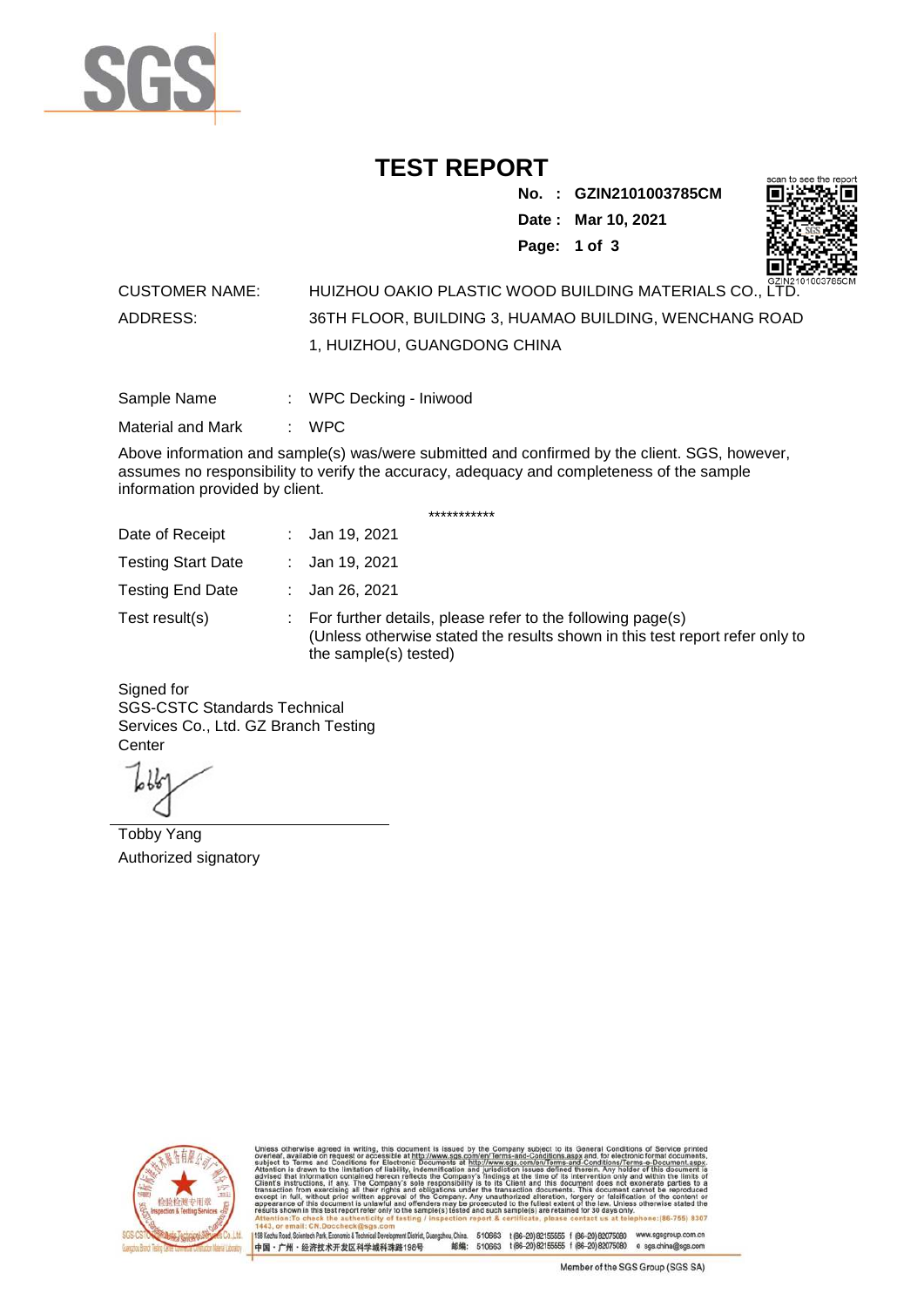

## **TEST REPORT**

**No. : GZIN2101003785CM Date : Mar 10, 2021 Page: 2 of 3** 

Summary of Results:

| No.                                                         | Test Item.                  | Test Method      | Result                |         | Conclusion |
|-------------------------------------------------------------|-----------------------------|------------------|-----------------------|---------|------------|
| Modulus of elasticity<br>in bending and<br>bending strength | EN 15534-<br>1:2014+A1:2017 | Bending strength | 40MPa                 | Pass    |            |
|                                                             |                             | Annex A          | Modulus of elasticity | 4310MPa |            |

Note: Pass : Meet the requirements;

Fail : Does not meet the requirements;

/ : Not Apply to the judgment.

Original Sample Photo:





Conditions/Terms-e-Do<br>rein. Any holder of this 8307 198 Kezhu Road, Scientech Park, Economic & Technical Develop 中国·广州·经济技术开发区科学城科珠路198号